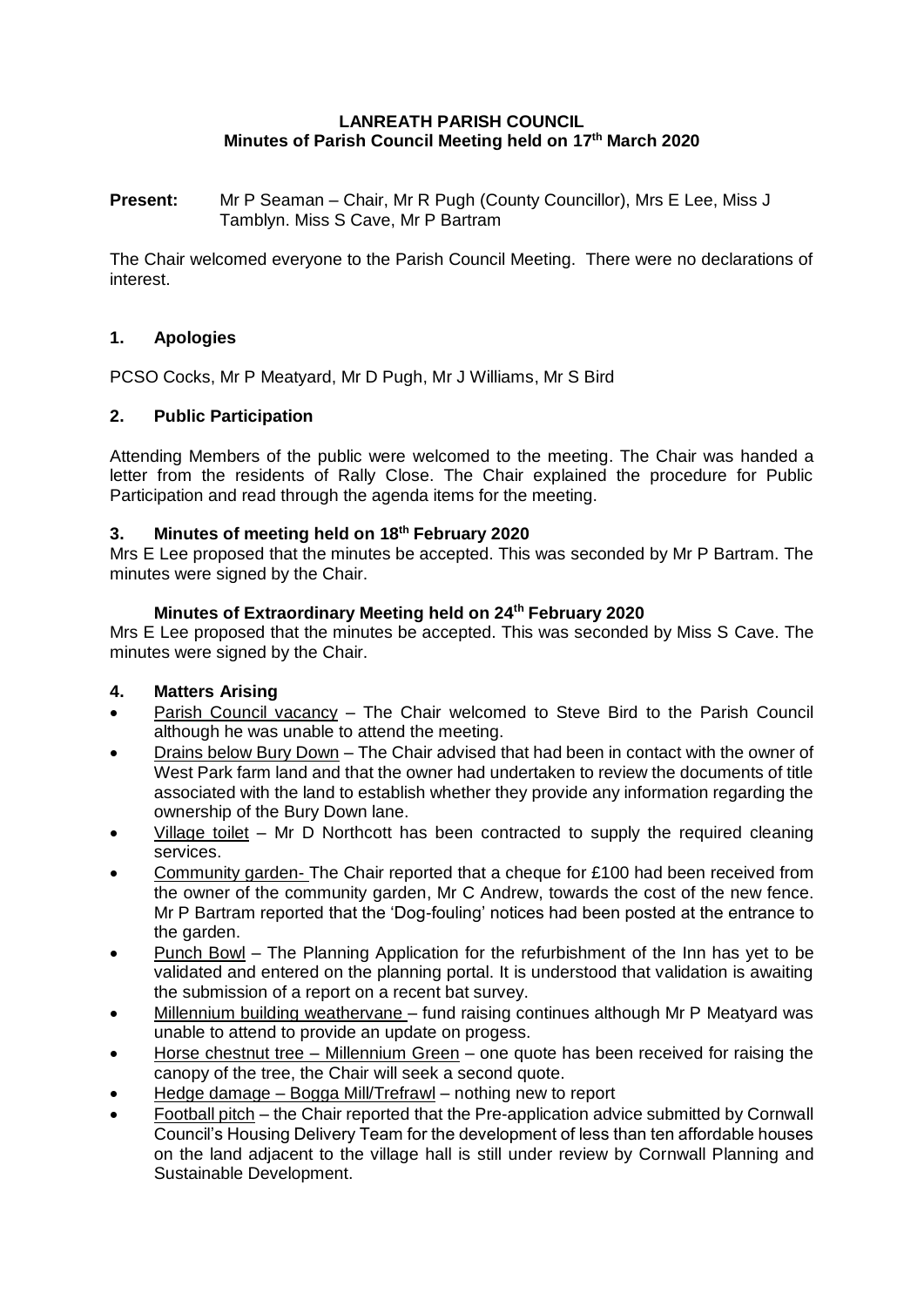- Parish Clerk vacancy the Chair reported that one application and one enquiry had been received to date and that the application period will close at noon on the 31<sup>st</sup> March. Until a new Clerk can be appointed the Chair will also act in the capacity of unpaid Clerk to the Council.
- Defibrillator The Chair reported that the issue with the access code for the electronic key-pad had been rectified and the key-pad has been reset with the correct code.
- Dog waste bin Village Hall car park Mr R Pugh reported that due to pressure of other Council business he had not been able to follow up on this with Cornwall Council but would do so.

# **5. Correspondence**

All correspondence was noted and the Chair read out the letter received from the Residents of Rally Close at the start of the meeting.

# **6. Planning**

PA19/11003 - Demolition of existing car port and construction of single storey extension to property with attached garage and utility space. The Haven Lanreath Looe Cornwall PL13 2NX - Revised plans. Mr R Pugh queried who had requested Parish Council comment as the Planning Application had been Approved by the Parish Council in January. The Chair advised that the invitation to comment on the revised Plans had been received from Planning and Sustainable Development. The revised plans were reviewed and the lower roof heights for the garage and the utility area proposed in the revised plans were noted. Miss S Cave proposed that this be APPROVED. This was seconded by Mrs E Lee and agreed by all present.

It was noted that a pre app, reference PA20/00376, has been submitted for the change of use of a barn to two houses at South Park Farm has been submitted.

# **7. Climate Change**

Miss S Cave reported that she had attended the Localism Climate Change Workshop in Liskeard on the 29<sup>th</sup> February and met with other community bodies that were making progress on the installation of car charging points and learnt of a recycling group called Terra Cycle that provides a community collection service for hard-to-recycle waste free of charge. It was agreed that Miss S Cave should follow up on the community contacts that she had made during the workshop to gain more information on these initiatives.

#### **8. Risk Assessment**

The Chair reported that due to the recent requirement for him to undertake the duties of Clerk to the Council he had not made any progress with completing the draft risk assessment but remained committed to do so.

# **9. COVID-19**

#### **Council Business**

It was agreed that following the most recent Government advice on the avoidance of unnecessary social gatherings, further open Parish Council meetings will be suspended. Contingencies for the maintenance of Parish Council business were discussed noting that under current regulations, the business of the Parish Council can only be conducted at a physical meeting, which must be quorate. There is currently no provision to conduct Parish Council meetings by Skype or other conferencing system or for voting on agenda items by email, telephone or other remote means. It is anticipated that regulatory provision for alternative methods of conducting Parish Council meetings may be forthcoming in the near future and the Chair will keep the Parish Council and the public informed.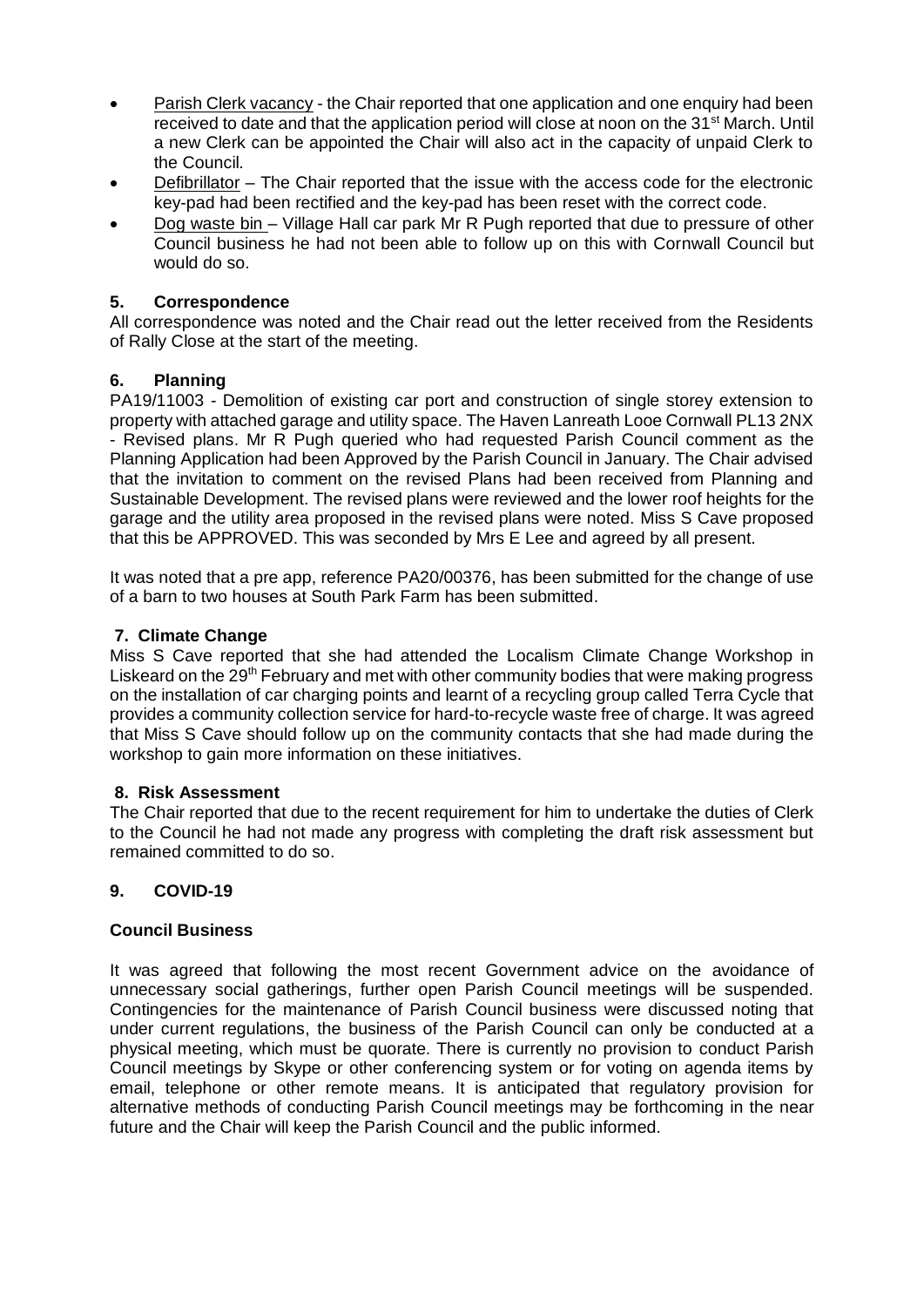It was agreed that the public toilet should remain open but with a more stringent cleaning protocol as it provides handwashing facilities for the community as well an essential toilet facility for those working in the community shop and P.O.

### **Community support for those self-isolating**

The Parish Council was informed that a COVID 19 support group had been set up and was being administered by Lanreath Community Spirit. Information on accessing the support group will be promulgated on the Community Spirit Facebook page and by a flyer to be included with the next addition of the Lanreath Lifestyle. The Chair agreed to provide a list of addresses in the Parish not receiving a delivered copy of the 'Lifestyle' so that these could be leafletted separately. It was agreed that the details of the COVID 19 support group would also be made available on the Lanreath Parish Council website.

| 10.<br><b>Finance</b>                       |           |  |
|---------------------------------------------|-----------|--|
| Clerks salary and expenses                  | £274.40   |  |
| Village toilet cleaning service D.Northcott | £100.00   |  |
| Village Hall (Extraordinary Meeting)        | £ 16.00   |  |
| D Hilton                                    | £ $10.00$ |  |
| D Hilton PAYE                               | £ 63.60   |  |
| Lanreath Amenities Group (Lifestyle)        | £ 57.50   |  |
| <b>Total payments</b>                       | £521.50   |  |
| Bank Balance                                |           |  |
| Deposit A/C 07083384                        | £2602.17  |  |
| Current A/C 00105609                        | £754.81   |  |
| Millennium A/C 0605962                      | £<br>2.24 |  |
|                                             | £2602.17  |  |

Mrs E Lee proposed that the cheques be paid on block and  $£1000$  be transferred. This was seconded by Miss S Cave and agreed by those present.

Bank mandates for change of signatories and mailing address following the resignation of the Clerk to the Council were signed by Mrs E Lee and Miss S Cave.

#### **11. County Councillor's Report**

Cllr Pugh reported that the Lanreath bus time table was available on line and printed copies of the timetable would be available soon. The new service will start on the  $29<sup>th</sup>$  March and the service will run from Looe to Liskeard via Pelynt, Lanreath and Trago Mills. There will be two outbound and two inbound services Monday to Saturday inclusive.

#### **12. Parish Problems**

None reported

#### **13. Any Other Business**

Nil

#### **14. Public Participation**

There was an extensive period of discussion centered around the contents of the of the letter submitted by the residents of Rally Close, a copy of which had been sent to the Senior Development Officer of Cornwall Planning. The letter raised a number of objections to the development of any new housing on the plot of land currently up for sale adjacent to the Village Hall and Rally close, that includes the football pitch. The Chair advised that since learning that the land was up for sale, the efforts of the Parish Council had been focused on trying to